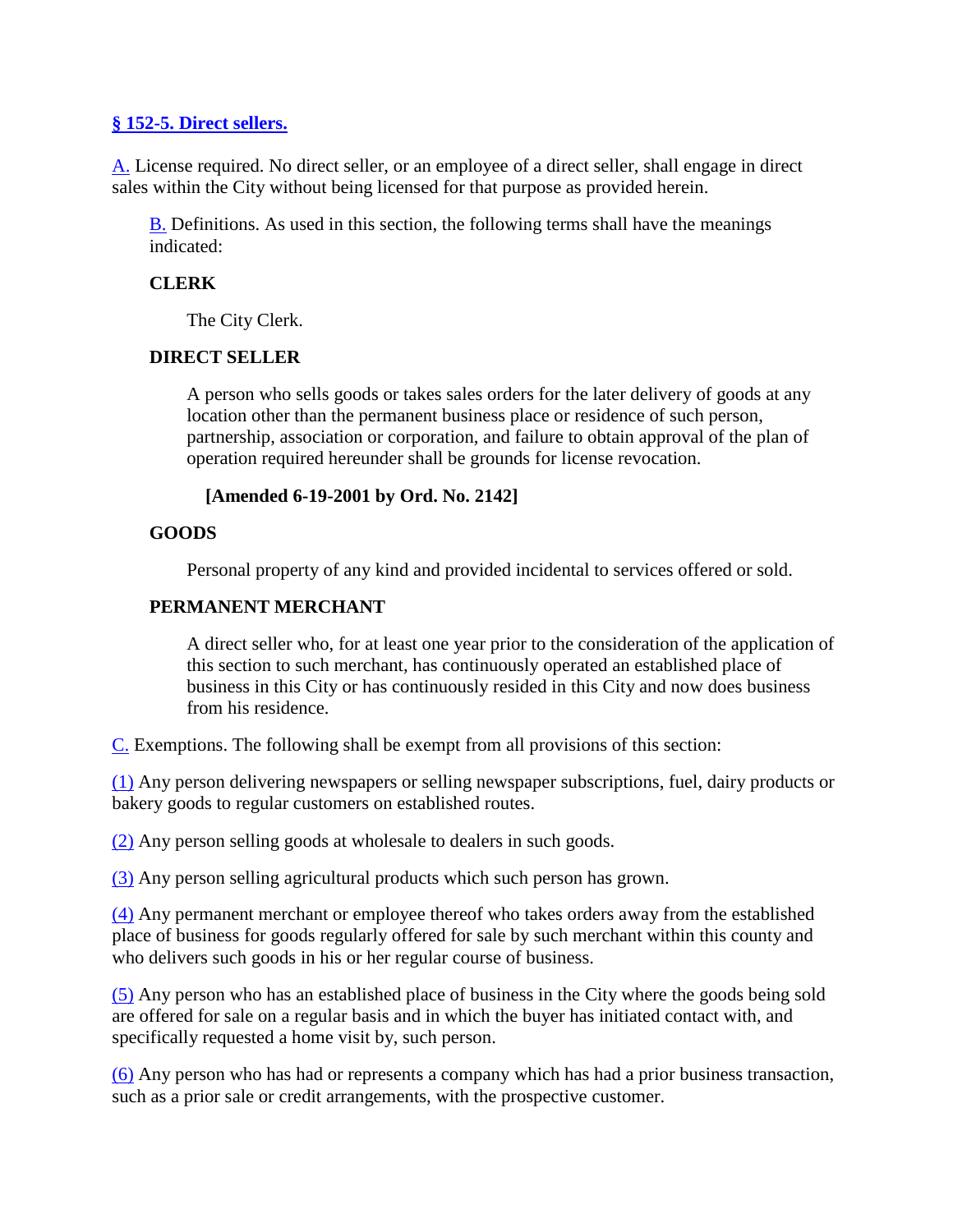[\(7\)](http://ecode360.com/7765790#7765874) Any person holding a sale required by statute or by order of any court and any person conducting a bona fide auction sale pursuant to law.

[\(8\)](http://ecode360.com/7765790#7765875) Any person who claims to be a permanent merchant but against whom complaint has been made to the Clerk that such person is a transient merchant, provided that there is submitted to the Clerk proof that such person has leased for at least one year, or purchased, the premises from which he/she is conducting business or proof that such person has conducted such business in this City for at least one year prior to the date complaint was made.

[\(9\)](http://ecode360.com/7765790#7765876) Any ex-soldier of the United States and any other disabled person who meets the requirements of § 440.51, Wis. Stats.

[\(10\)](http://ecode360.com/7765790#7765877) Any person selling Christmas trees.

[\(11\)](http://ecode360.com/7765790#7765878) Boy Scouts or Girl Scouts soliciting money or donations of money.

[\(12\)](http://ecode360.com/7765790#7765879) Any students, up to and through the 12th grade of primary or secondary school, who reside in Milwaukee and Waukesha Counties, in connection with authorized school programs and activities.

[\(13\)](http://ecode360.com/7765790#7765880) Any charitable organization, society, association or corporation which is recognized as a tax-exempt charitable organization by federal and state authorities. Such charitable organizations, societies, associations or corporations shall be regulated as provided in § [152-6](http://ecode360.com/7765790#7765928) of this chapter.

## **[Amended 1-23-2007 by Ord. No. 2335]**

[D.](http://ecode360.com/7765790#7765881) Registration for license.

[\(1\)](http://ecode360.com/7765790#7765882) Application. Applicants for a license shall complete and return to the Clerk a registration form furnished by the Clerk which shall require the following information:

[\(a\)](http://ecode360.com/7765790#7765883) Name, including middle initial, permanent address and telephone number and, if any, temporary address and telephone number.

[\(b\)](http://ecode360.com/7765790#7765884) Age, date of birth, height, weight and color of hair and eyes.

[\(c\)](http://ecode360.com/7765790#7765885) Name, address and telephone number of the person, firm, association or corporation that the direct seller represents or is employed by or whose merchandise is being sold.

[\(d\)](http://ecode360.com/7765790#7765886) Temporary address and telephone number from which business will be conducted, if any.

[\(e\)](http://ecode360.com/7765790#7765887) Nature of business to be conducted and a brief description of the goods and any services offered.

[\(f\)](http://ecode360.com/7765790#7765888) Proposed method of delivery of goods, if applicable.

 $(g)$  Make, model and license number of any vehicle to be used by the applicant in the conduct of his/her business.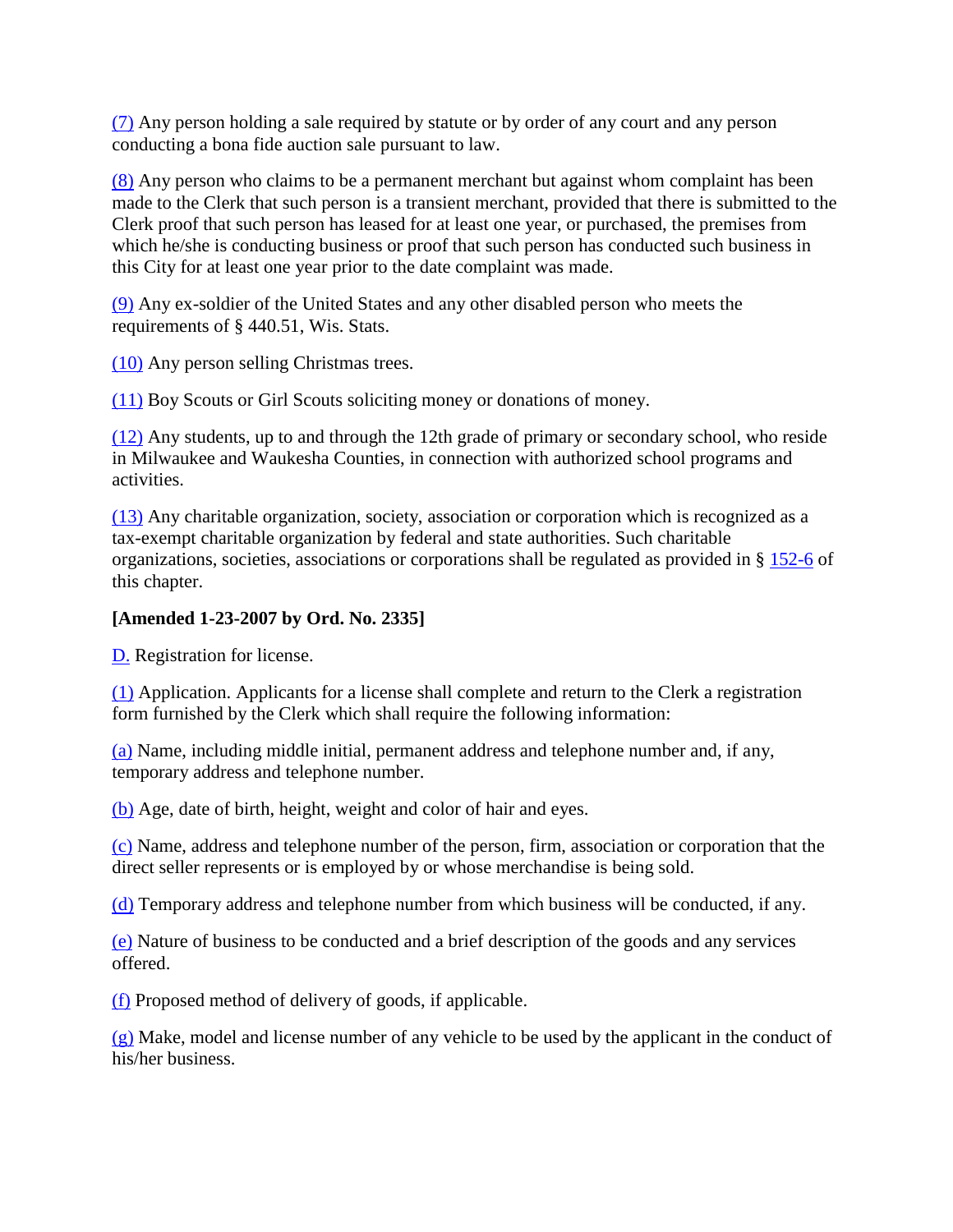[\(h\)](http://ecode360.com/7765790#7765890) Last cities, villages and/or Towns, not to exceed three, where the applicant conducted similar business.

[\(i\)](http://ecode360.com/7765790#7765891) Place where the applicant can be contacted for at least seven days after leaving this City.

[\(j\)](http://ecode360.com/7765790#7765892) Statement as to whether the applicant has been convicted of any crime or ordinance violation related to the applicant's transient merchant business, or any crime or ordinance violation pertinent to the safety of citizens, including, or of a similar nature to, fraud, burglary, robbery, assault or sexual assault, within the last five years, and a detailed explanation of the nature of the offense and place of conviction.

[\(2\)](http://ecode360.com/7765790#7765893) Required documents. Applicants shall present the following to the Clerk for examination:

[\(a\)](http://ecode360.com/7765790#7765894) A driver's license, the number of which shall be recorded by the Clerk, or some other proof of identity as may be reasonably required.

[\(b\)](http://ecode360.com/7765790#7765895) A state certificate of examination and approval from the Sealer of Weights and Measures where the applicant's business requires use of weighing and measuring devices approved by state authorities.

#### [\(c\)](http://ecode360.com/7765790#7765896) (Reserved) *Editor's Note: Former Subsection D(2)(c), pertaining to a state health officer's certificate, was repealed 8-28-2007 by Ord. No. 2355.*

[\(d\)](http://ecode360.com/7765790#7765897) The applicant shall be given a copy of this section and shall sign a receipt therefor.

[\(3\)](http://ecode360.com/7765790#7765898) Fee. At the time the registration is returned, a fee to cover the cost of processing the registration, as well as the required annual license fee, shall be paid to the Clerk. Such fees are stated in  $\S$  [152-2](http://ecode360.com/7765790#7765815) of this chapter.

[\(4\)](http://ecode360.com/7765790#7765899) Liability. The applicant shall sign a statement appointing the Clerk his/her agent to accept service of process in any civil action brought against the applicant arising out of any sale or service performed by the applicant in connection with the direct sales activities in the event the applicant cannot, after reasonable effort, be served personally.

# [E.](http://ecode360.com/7765790#7765900) Investigation.

[\(1\)](http://ecode360.com/7765790#7765901) Chief of Police to conduct. Upon receipt of each application, the Clerk will refer it immediately to the Chief of Police, who will make and complete an investigation of the statements in such application within one week after the application has been filed with the Chief of Police. The Chief of Police shall endorse his findings upon the application and deliver the application to the City Clerk, who shall issue or deny the license in accordance with such findings. When the license is issued, the applicant shall pay an annual license fee as set by the Common Council, and the license shall be valid for one year from the date of issue.

[\(2\)](http://ecode360.com/7765790#7765902) Denial of license. The Clerk shall refuse to issue a license to the applicant if it is determined, pursuant to the investigation above, that:

[\(a\)](http://ecode360.com/7765790#7765903) The application contains any material omission or materially inaccurate statement.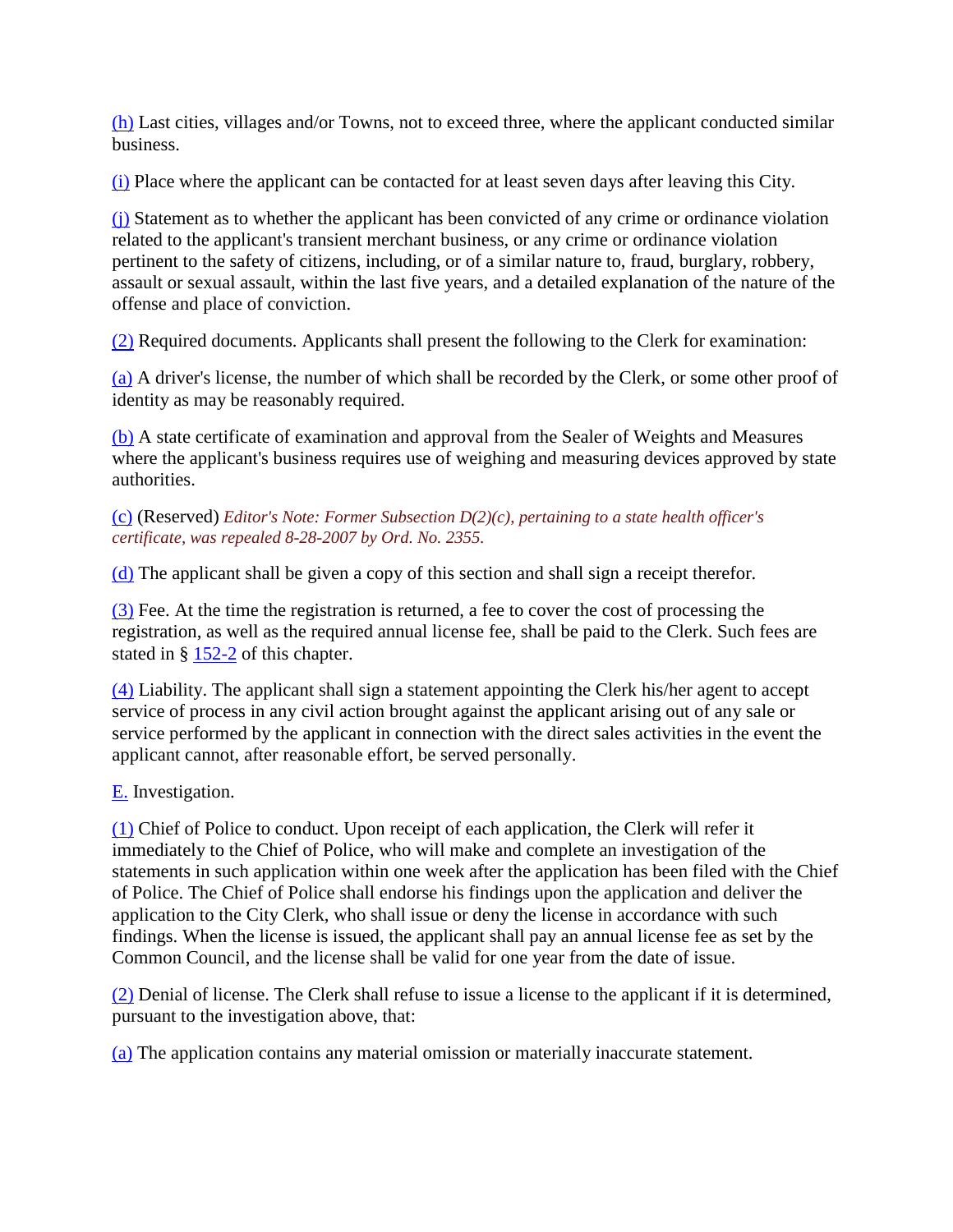[\(b\)](http://ecode360.com/7765790#7765904) Complaints of a material nature have been received against the applicant by authorities in the last cities, villages and Towns, not exceeding three, in which the applicant conducted similar business.

[\(c\)](http://ecode360.com/7765790#7765905) The applicant was convicted of a crime, statutory or ordinance violation within the last five years, the nature of which is directly related to the applicant's fitness to engage in direct selling or is a violation pertinent to the safety of citizens, including, or of a similar nature to, fraud, burglary, robbery, theft, assault and sexual assault.

[\(d\)](http://ecode360.com/7765790#7765906) The applicant failed to comply with any applicable provision of Subsection  $D(2)$  above.

[F.](http://ecode360.com/7765790#7765907) Appeals. Any person denied a license may appeal the denial to the City Council.

[G.](http://ecode360.com/7765790#7765908) Regulation of direct sellers.

[\(1\)](http://ecode360.com/7765790#7765909) Prohibited practices.

[\(a\)](http://ecode360.com/7765790#7765910) A direct seller shall be prohibited from calling at any dwelling or other place between 8:00 p.m. and 9:00 a.m., except by appointment.

# **[Amended 8-12-2008 by Ord. No. 2384]**

[\(b\)](http://ecode360.com/7765790#7765911) A direct seller shall not misrepresent or make false, deceptive or misleading statements concerning the quality, quantity or character of any goods offered for sale, the purpose of his/her visit, his/her identity or the identity of the organization he/she represents.

[\(c\)](http://ecode360.com/7765790#7765912) No direct seller shall impede the free use of sidewalks and streets by pedestrians and vehicles. Where sales are made from vehicles, all traffic and parking regulations shall be observed.

[\(d\)](http://ecode360.com/7765790#7765913) No direct seller shall make any loud noises or use any sound-amplifying device to attract customers if the noise produced is capable of being plainly heard outside a one-hundred-foot radius of the source.

[\(e\)](http://ecode360.com/7765790#7765914) No direct seller shall allow rubbish or litter to accumulate in or around the area in which he/she is conducting business.

[\(f\)](http://ecode360.com/7765790#7765915) No permit holder under this section shall call at any dwelling or in any way solicit at a dwelling where a sign has been posted indicating that solicitation is generally not permitted or is restricted to particular hours. Such sign shall be placed either below the house street number or attached to or suspended from the mail box.

[\(2\)](http://ecode360.com/7765790#7765916) Disclosure requirements.

[\(a\)](http://ecode360.com/7765790#7765917) After the initial greeting and before any other statement is made to a prospective customer, a direct seller shall expressly disclose his/her name, the name of the company or organization he/she is affiliated with, if any, and the identity of goods or services he/she offers to sell.

[\(b\)](http://ecode360.com/7765790#7765918) If any sale of goods is made by a direct seller, or any sales order for the later delivery of goods is taken by the seller, the buyer shall have the right to cancel the transaction if it involves the extension of credit or is a cash transaction of more than \$25; in accordance with the procedure as set forth in § 423.203, Wis. Stats., the seller shall give the buyer two copies of a